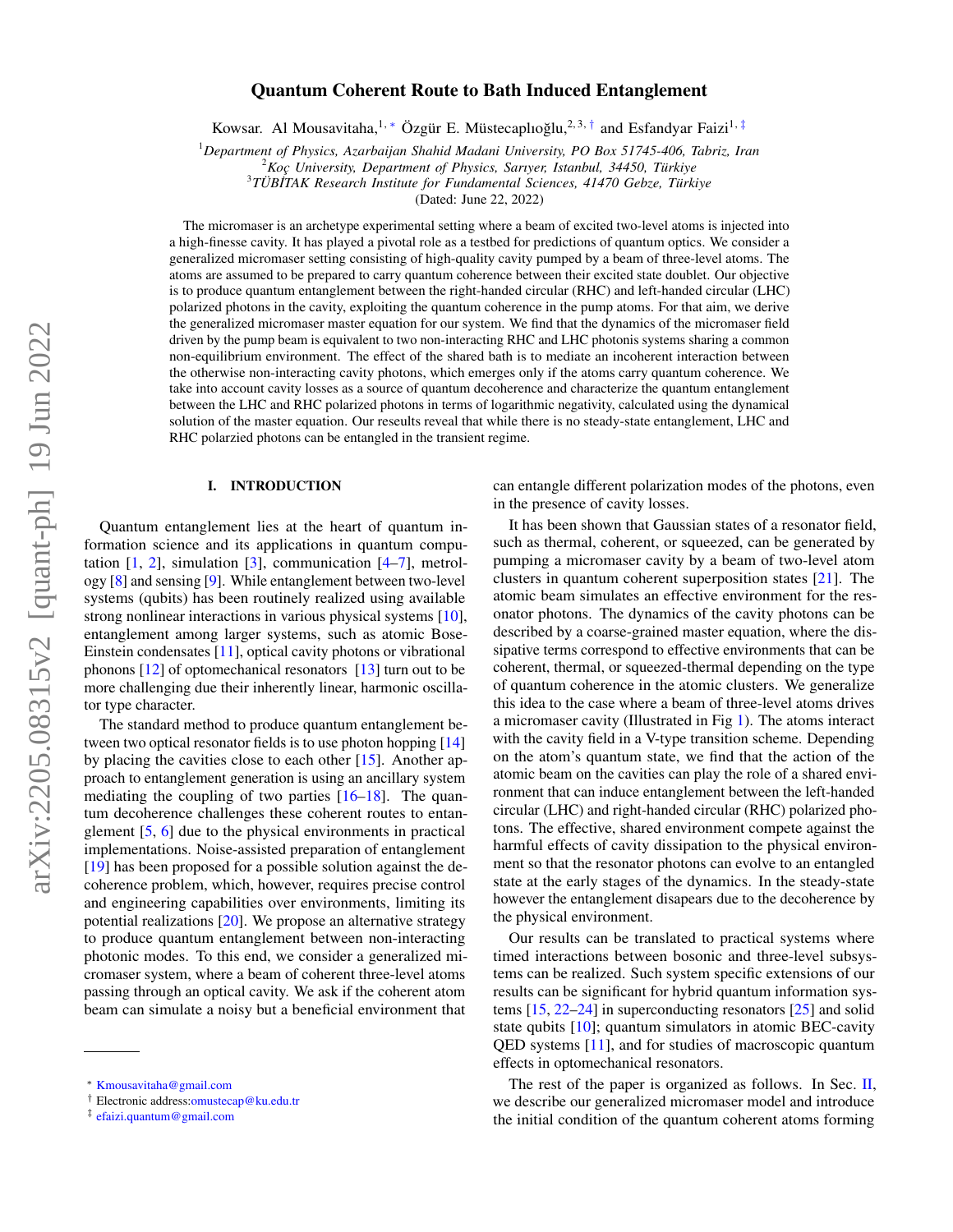the pump beam. We derive the master equation for the model system in Sec. [III](#page-2-0) and present our interpreation how quantum coherence allows for bath mediated coupling between LHC and RHC polarzied photons. Our results of quantum entanglement dynamics are presented and discussed in [IV.](#page-3-0) We conclude in Sec. [V.](#page-4-6)

### <span id="page-1-1"></span>II. MICROMASER PUMPED BY QUANTUM COHERENT THREE-LEVEL ATOMS

Let us consider a beam of V-type three-level atoms carrying quantum coherence between their upper states  $|e_1\rangle$  and  $|e_2\rangle$ passing through a micromaser cavity as depicted in Fig. [1.](#page-1-0)



<span id="page-1-0"></span>Figure 1. (a) Typical micromaser setup, where an optical cavity is pumped by atoms. (b) We consider a simple generalization of usual two-level atomic pump used in typical micromaser setups by considering a three-level atom. The upper levels of the atom are assumed to be degenerate and denoted by states  $|e_1\rangle, |e_2\rangle$ , while the ground state is denoted by  $|g\rangle$ . We further assume a V-type transition scheme for the atom-cavity field interaction. The transitions  $|e_1\rangle \leftrightarrow |g\rangle$  and  $|e_2\rangle \leftrightarrow |g\rangle$  are coupled to left-handed circular (LHC) and right-handed circular (RHC) polarized photonic modes of the cavity, respectively.

The atom-cavity field system is described by a Hamiltonian

$$
\hat{H} = \hat{H}_A + \hat{H}_F + \hat{H}_I, \tag{1}
$$

where the contributions of the free atom and the photons are written by (we take  $\hbar = 1$ )

$$
\hat{H_A} = \sum_{i=1}^{2} \omega_0 \left| e_i \right\rangle \left\langle e_i \right|, \tag{2}
$$

$$
\hat{H_F} = \sum_{i=1}^{2} \omega_0 \hat{a}_i^{\dagger} \hat{a}_i, \tag{3}
$$

and the the atom-cavity field (A-F) interaction in the dipole and rotating wave approximations is given by

$$
\hat{H}_I = \sum_{i=1}^2 \hbar g_i(\hat{a}_i | e_i \rangle \langle g | + \hat{a}_i^\dagger | g \rangle \langle e_i |).
$$
 (4)

The interaction Hamiltonian describes *V* -type transitions in the atom between the ground  $|g\rangle$  and two excited states  $|e_1\rangle$ and  $|e_2\rangle$ . We assume each transition is resonant with only one polarization mode at the frequency  $\omega_0$ .  $\hat{a}_i$ ,  $\hat{a}_i^{\dagger}$  denote the annihilation and creation operators of photons in the LHC  $(i = 1)$  and RHC  $(i = 2)$  polarized mode. The coupling coefficients between the atom and the cavity modes  $i = 1, 2$ denoted by *g<sup>i</sup>* . The model is a multi-mode generalization of Jaynes-Commings model; it can be physically realizable in terms of angular momentum selection rules for the atomic Zeeman levels.

From quantum thermodynamics perspective, our model generalizes the three-level atom with degenerate ground levels coupled to single-mode cavity to the case of two-mode cavity [\[26\]](#page-5-17). For single-mode case, the interest in Ref. [\[26\]](#page-5-17) was to reveal how the quantum coherence in degenerate quantum levels can affect thermalization of the cavity field. Here, our objective is to explore if quantum coherence in the upper degenerate levels can be translated to produce quantum entanglement between the left- and right- polarization modes of the cavity. A somewhat opposite question, how quantum coherence can be translated into heat to increase temperature of a photon gas inside a micromaser cavity has been examined in Ref. [\[27\]](#page-5-18), again when the quantum coherence is carried by the ground levels. In our case, instead of erasing quantum coherence or information to extract heat, our objective is to translate quantum coherence in atomic system to the photonic system while promoting it to quantum entanglement.

In a typical micromaser operation, every atom in the pump beam is initially uncorrelated with the cavity photons, so that we can write the state of the total system just before the injection of an atom into the cavity region as a product state  $\rho(0) = \rho_A \otimes \rho_F$  of the photonic  $\rho_F$  and the atomic  $\rho_A$  states, where

$$
\rho_A(0) = \begin{pmatrix} p_{e_1} & \chi \xi & 0 \\ \chi \xi & p_{e_2} & 0 \\ 0 & 0 & p_g \end{pmatrix} . \tag{5}
$$

Here,  $p_{e_1}$ ,  $p_{e_2}$  and  $p_g$  are the occupation numbers of the excited and ground levels, respectively. We assume there is quantum coherence between the upper levels, characterized by amplitude  $\chi$ . For simplicity, we consider only real valued coherences. For a well-defined, positive-definite, density matrix we have the conditions  $\chi \leq \sqrt{p_{e_1}p_{e_2}}$  and  $p_{e_1} + p_{e_2} + p_g = 1$ . We introduce a phenomelogical factor  $0 \leq \xi \leq 1$  to represent possible atomic dephasing of the quantum coherence. Due to the interactions with the earlier atoms, the photonic state cannot be written as a product state of the correspoding cavity modes. Only before the arrival of the very first atom, we can write  $\rho(0) = \rho_A \otimes \rho_F$ , where  $\rho_F$  is the reduced density matrices of the cavity modes.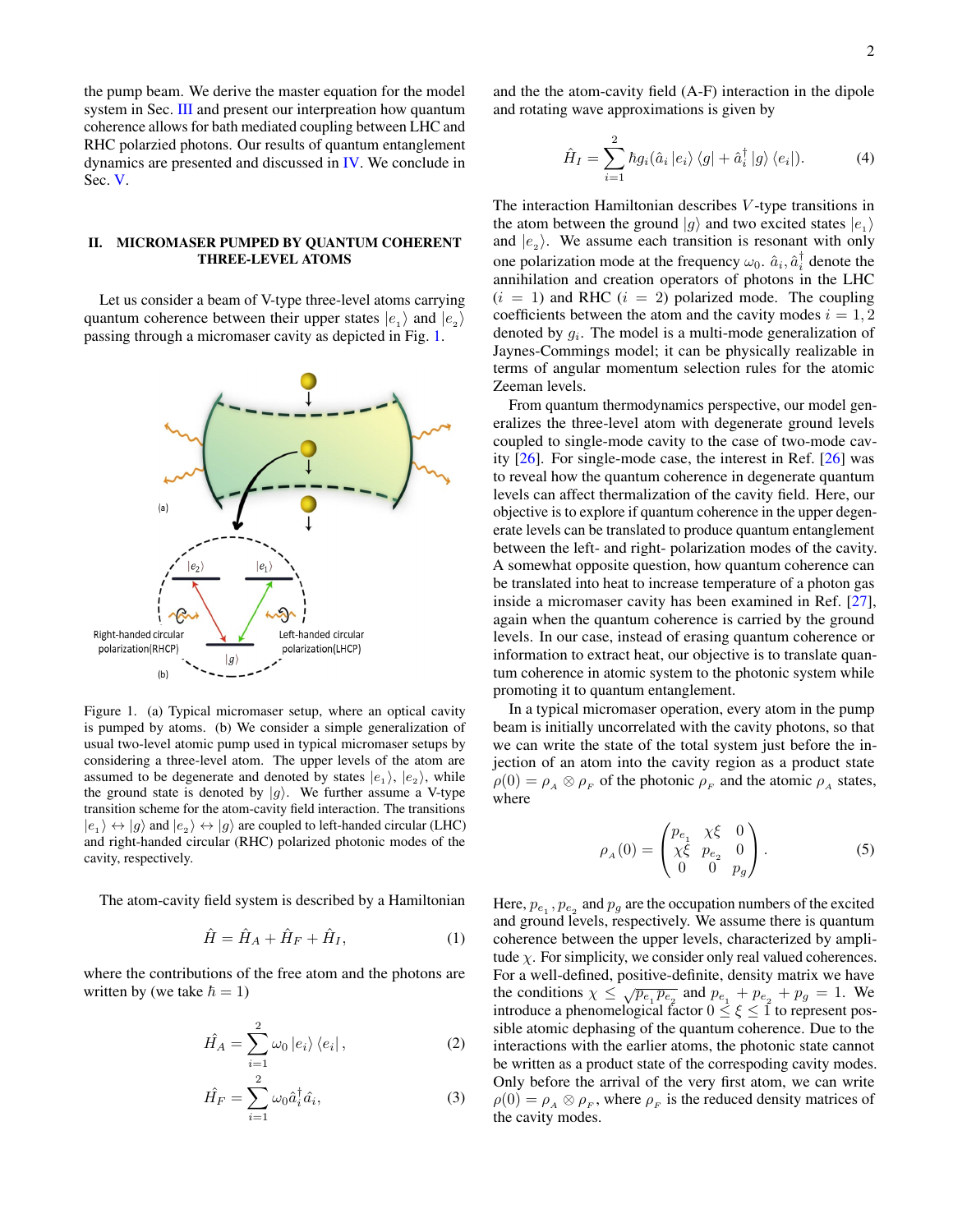## <span id="page-2-0"></span>III. OPEN QUANTUM SYSTEM DYNAMICS OF POLARIZATION MODES OF THE MICROMASER

This section closely follows the textbook derivation of micromaser master equation [\[28\]](#page-5-19), generalized to our case the pump beam with the coherent three-level atoms. Let's first neglect the cavity losses, assuming that the atoms pass through the cavity region in a time  $\tau$  much faster than cavity decay (photon loss) rates, so that a pump beam atom and cavity photons form a closed system. Assuming an atom, labeled with *j*, arrives at the cavity region at a time  $t<sub>i</sub>$ , the initial state of the total atom-photons system  $\rho(t_i)$  evolves unitarily to a state  $\rho(\tau + t_j)$  when the atom leaves the interaction region according to  $\rho(\tau + t_j) = \hat{U}(\tau) \rho(t_j) \hat{U}^{\dagger}(\tau)$ . The propagator  $U(\tau) = \exp(-iH_I t)$  is evaluated analytically in the interaction picture for given number of photons *m* and *n* in the cavity modes 1 and 2, respectively. It is expressed in the atomic energy basis  $\{|g\rangle, |e_1\rangle, |e_2\rangle\}$  in the form

<span id="page-2-3"></span>
$$
U_{mn}(\tau) = \begin{bmatrix} \frac{g_2{}^2 n + g_1{}^2 m \cos(\lambda \tau)}{2\lambda^2} & \frac{-g_1 g_2 \sqrt{mn} \sin(\frac{\lambda \tau}{2})}{\lambda^2} & \frac{-ig_1 \sqrt{m} \sin(\lambda \tau)}{\sqrt{2}\lambda} \\ \frac{-g_1 g_2 \sqrt{mn} \sin(\frac{\lambda \tau}{2})}{\lambda^2} & \frac{g_1{}^2 m + g_2{}^2 n \cos(\lambda \tau)}{2\lambda^2} & \frac{-ig_2 \sqrt{n} \sin(\lambda \tau)}{\sqrt{2}\lambda} \\ \frac{-ig_1 \sqrt{m} \sin(\lambda \tau)}{\sqrt{2}\lambda} & \frac{-ig_2 \sqrt{n} \sin(\lambda \tau)}{\sqrt{2}\lambda} & \cos(\lambda \tau) \end{bmatrix},
$$
(6)

where, we introduce  $\lambda = [(g_1^2 m + g_2^2 n)/2]^{1/2}$ .

The density matrix of the cavity photons  $\rho_F$  after the interaction with the atom can be written as

$$
\rho_F(t_j + \tau) = M(\tau)\rho_F(t_j),\tag{7}
$$

where the map  $M(\tau)$  is defined as a superoperator

<span id="page-2-1"></span>
$$
M(\tau)\rho_F(t_j) = \text{Tr}_A[\hat{U}(\tau)\rho_A(t_j) \otimes \rho_F(t_j)\hat{U}^{\dagger}(\tau)].
$$
 (8)

Here,  $\text{Tr}_{A}$  means tracing over the atomic degrees of freedom.

Let's assume that the atoms arrive at the cavity region at random times; in other words, the series of atom-photon interactions are discrete events that we do not know when they happen precisely. However, we suppose that we know the mean time between the interactions so that we can introduce a collision or interaction rate *r*. As the arrivals of atoms to the cavity region are uncorrelated, the sequential interactions in our case are classified as a Poisson process, characterized by a rate *r*. Hence, the probabilities for an atom to be or not to be

in the interaction region in a time interval  $(t + \Delta t)$  are given by  $r\Delta t$  and  $1 - r\Delta t$ , respectively. Only in the former case, the state of the photons will be updated according to the map in Eq. [8,](#page-2-1) while in the latter case, the state remains the same, hence we write

$$
\rho_F(t + \Delta t) = r \Delta t M(\tau) \rho_F(t) + (1 - r \Delta t) \rho_F(t). \quad (9)
$$

For ∆*t* shorter than any time scale of interest, we can express the dynamics of the photons in the same form of standard coarse-grained micromaser master equation

<span id="page-2-2"></span>
$$
\dot{\rho_F} = r[M(\tau) - 1]\rho_F. \tag{10}
$$

Using Eq.  $(10)$  and expanding the propagator in Eq.  $(6)$  to second order in  $\lambda \tau$  for sufficiently small interaction times, and neglecting the cavity loss in the short interaction time, we obtain the coarse-grained micromaser master equation for our system to be

<span id="page-2-4"></span>
$$
\dot{\rho}_F = \gamma_1 p_g D[\hat{a}_1] \rho_F + \gamma_2 p_g D[\hat{a}_2] \rho_F + \gamma_1 p_{e_1} D[\hat{a}_1^{\dagger}] \rho_F + \gamma_2 p_{e_2} D[\hat{a}_2^{\dagger}] \rho_F + \gamma_{12} \chi \xi \left( D[\hat{a}_1^{\dagger}, \hat{a}_2^{\dagger}] + D[\hat{a}_2^{\dagger}, \hat{a}_1^{\dagger}] \right) \rho_F, \tag{11}
$$

where the dissipator superoperators are given by

$$
D[\hat{x}, \hat{y}]\rho = \left(\hat{x}\rho\hat{y}^{\dagger} - \frac{1}{2}\{\hat{x}^{\dagger}\hat{y}, \rho\}\right),\tag{12}
$$

$$
D[\hat{x}]\rho = (\hat{x}\rho \hat{x}^{\dagger} - \frac{1}{2} \{\hat{x}^{\dagger}\hat{x}, \rho\}).
$$
 (13)

We denote the effective bath coupling rates by

$$
\gamma_1 = \frac{1}{2} r \tau^2 g_1^2, \gamma_2 = \frac{1}{2} r \tau^2 g_2^2, \gamma_{12} = \frac{1}{2} r \tau^2 g_1 g_2. \tag{14}
$$

The master equation can be interpreted as an open quantum system dynamics of two distinct photon gases in a shared en-

vironment. The pump atoms act as an effective engineered shared environment. All the dissipation channels of the environment are controllable by the populations and the coherence in the pump atoms. The first four terms in the master equation [\(11\)](#page-2-4) represent the effective local bath action of the atomic beam on the photon gases. The local dissipation channels are controlled by the initial population of the ground and upper levels of the three-level atoms in the driving beam. The first two terms are for the energy absorption processes of the driving atoms from the resonator fields. When the ground state is dominantly populated, the effect is analogous to the decay of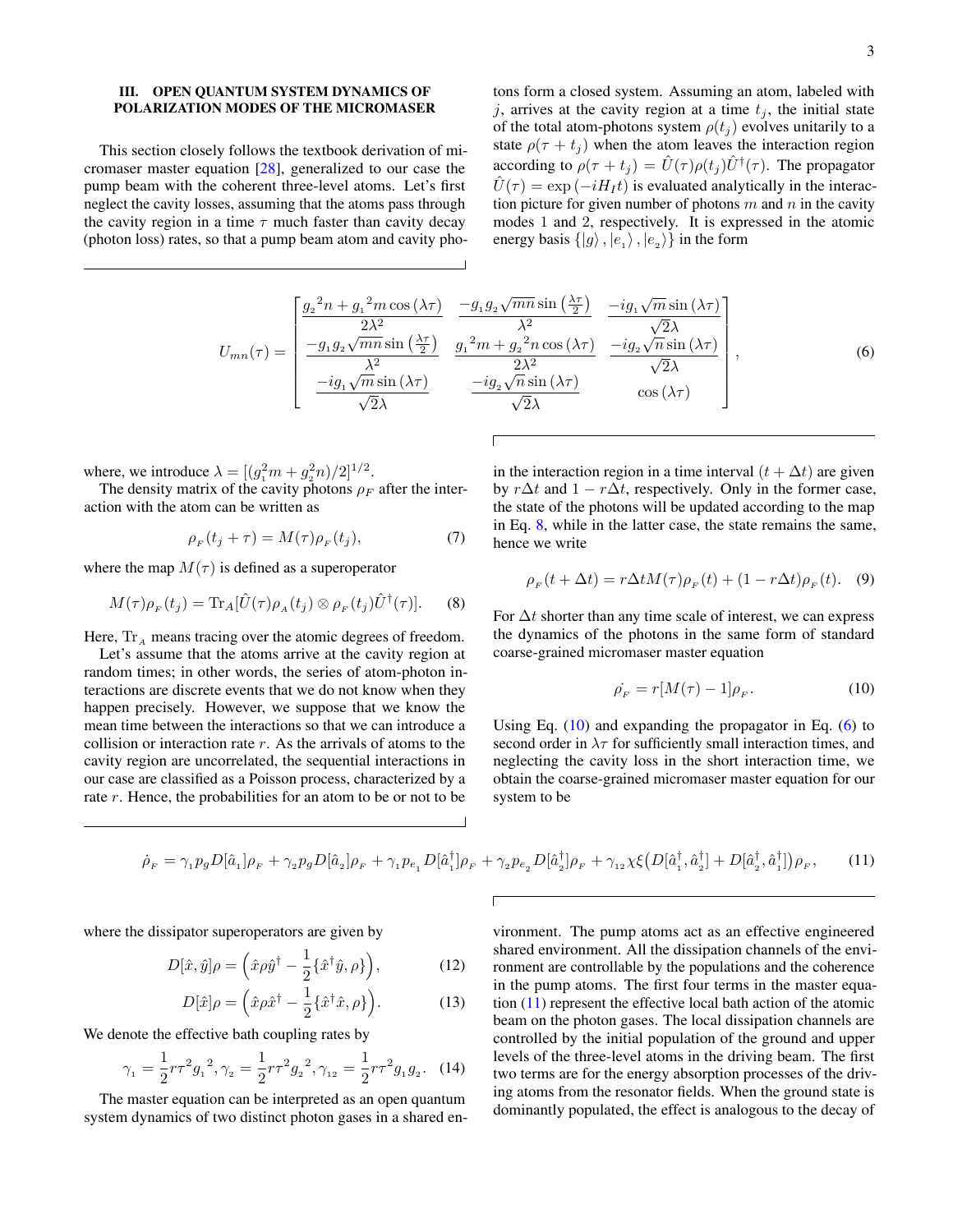the cavity fields into a low or zero temperature environment. The effective environment-induced excitations of cavity fields are described in the third and the fourth terms. They are controlled by the initial populations of the excited states. The last two terms are dramatically different from these four local noise channels. They describe a bath-mediated (incoherent) interaction between otherwise uncoupled cavity polarization modes by a shared effective bath simulated by the sequential drive of the cavity by the three-level atoms. In contrast to local noise channels, these latter terms represent not the harmful but the beneficial effects of the effective environment. This global effect of the effective environment only arises when the initial three-level atom has quantum coherent upper levels.

Our objective is to determine if the effective bath-mediated interaction by the driving atoms can induce sufficiently strong quantum correlations between the RHC and LHC polarization modes of the resonator field to put them in an entangled state, even in the presence of local noise and additional decoherence channels. In addition to the effective bath local noise terms, the cavity is an open systems in its natural environment, and hence we should take into account additional terms to our master equation. Denoting the loss rates for LHC and RHC polarized photons by  $\kappa_1$  and  $\kappa_2$ , respectively, Eq. [11](#page-2-4) changes to

<span id="page-3-2"></span>
$$
\dot{\rho}_F(t) = r[M(\tau) - 1]\rho_F(t) + \kappa_1 D[\hat{a}_1]\rho_F + \kappa_2 D[\hat{a}_2]\rho_F.
$$
\n(15)

## <span id="page-3-0"></span>IV. DYNAMICS OF QUANTUM ENTANGLEMENT

In this section, we shall discuss the quantum dynamics of the entanglement between the polarization modes of the cavity. The two modes are assumed to be initially in the Fock state  $|\psi_0\rangle = |1\rangle_{a_1} \otimes |0\rangle_{a_2}$ . This is not an arbitrary choice but such an initial condition, where one of the cavity modes is excited while the other one is empty, allows for efficient exchange of excitations between the polarization modes mediated by the atomic beam so that optimal quantum entanglement can build between the polarization modes in early time. An initial external drive on the cavity can be envisioned in practice to prepare such a polarized single-photon state of the cavity field.

We examine the entanglement between the two polarization mode of the cavity using the the logarithmic negativity  $E_N(\rho)$  [\[29\]](#page-5-20). The logarithmic negativity is a computable and a nonconvex entanglement monotone, which is given by

<span id="page-3-1"></span>
$$
E_N(\rho) := \log_2 \left\| \rho^{T_A} \right\|.
$$
 (16)

Here,  $\rho^{T_A}$  denotes the partial transpose of  $\rho$  with respect to party A and  $\|\rho^{T_A}\|$  is the trace norm of  $\rho^{T_A}$ .

To compute the logarithmic negativity in Eq.  $(16)$ , we evolve the initial state numerically by solving the master equation Eq. [15](#page-3-2) using QuTip 4.6 [\[30\]](#page-5-21). Our numerical calculations are performed by using the typical parameter values for superconducting circuit quantum electrodynamics systems (QED). We emphasize that our generic approach is applicable to any optomechanical, microwave, or optical resonators. We consider the case of superconducting resonators specifically as



<span id="page-3-3"></span>Figure 2. Time dependence of the logarithmic negativity  $E_N$  of resonator modes initially in a Fock state for  $g_1 = 9 \times 10^{-2} \omega_0$ ,  $g_2 =$  $5 \times 10^{-2} \omega_0$ ,  $\kappa_1 = 10^{-6} \omega_0$  and  $\kappa_2 = 2 \times 10^{-6} \omega_0$ ,  $p_{e_1} = 5/8$ ,  $p_{e_2} = 5/16$ ,  $p_g = 1/16$ . The blue solid lines correspond to  $\xi = 0.7$ and red dashed-dotted lines for  $\xi = 0.8$ , for (a)  $r = 0.1\omega_0$  and (b)  $r = 0.5\omega_0$ . These parameters scaled with  $\omega_0 = 10^{10}$  Hz.

they are most promising to get significant quantum entanglement due to their strong coupling and low decoherence con-ditions [\[26,](#page-5-17) [29,](#page-5-20) [31\]](#page-5-22). Accordingly, we take  $g_1 = 9 \times 10^8$  Hz,  $g_2 = 5 \times 10^8$ Hz,  $r = 10^9$ Hz,  $\kappa_1 = 1 \times 10^4$ Hz,  $\kappa_2 = 2 \times 10^4$ Hz and  $\tau = 10^{-10} s$ . We use the atomic and cavity resonance frequency  $\omega_0$  as our scaling parameter such that all the physical quantities become dimensionless and scaled in the unit system  $\hbar\omega_0 = 1, \hbar = 1, \omega_0 = 1.$ 

Our results are presented in Fig. [2](#page-3-3) and [3](#page-4-7) which plots the time evolution of the  $E_N$  for different values of  $\xi, r, g_1$  and  $g_2$ . The general conclusion is that the quantum coherence injected into the cavity field by the atomic beam is not sufficient to refine into quantum entanglement between the polarization modes in the steady state. However, we can get significant quantum entanglement in the transient regime of the open system dynamics.

Fig. [2](#page-3-3) specifically indicate that entanglement is increasing with the atomic coherence ; while Fig. [3](#page-4-7) also shows that entan-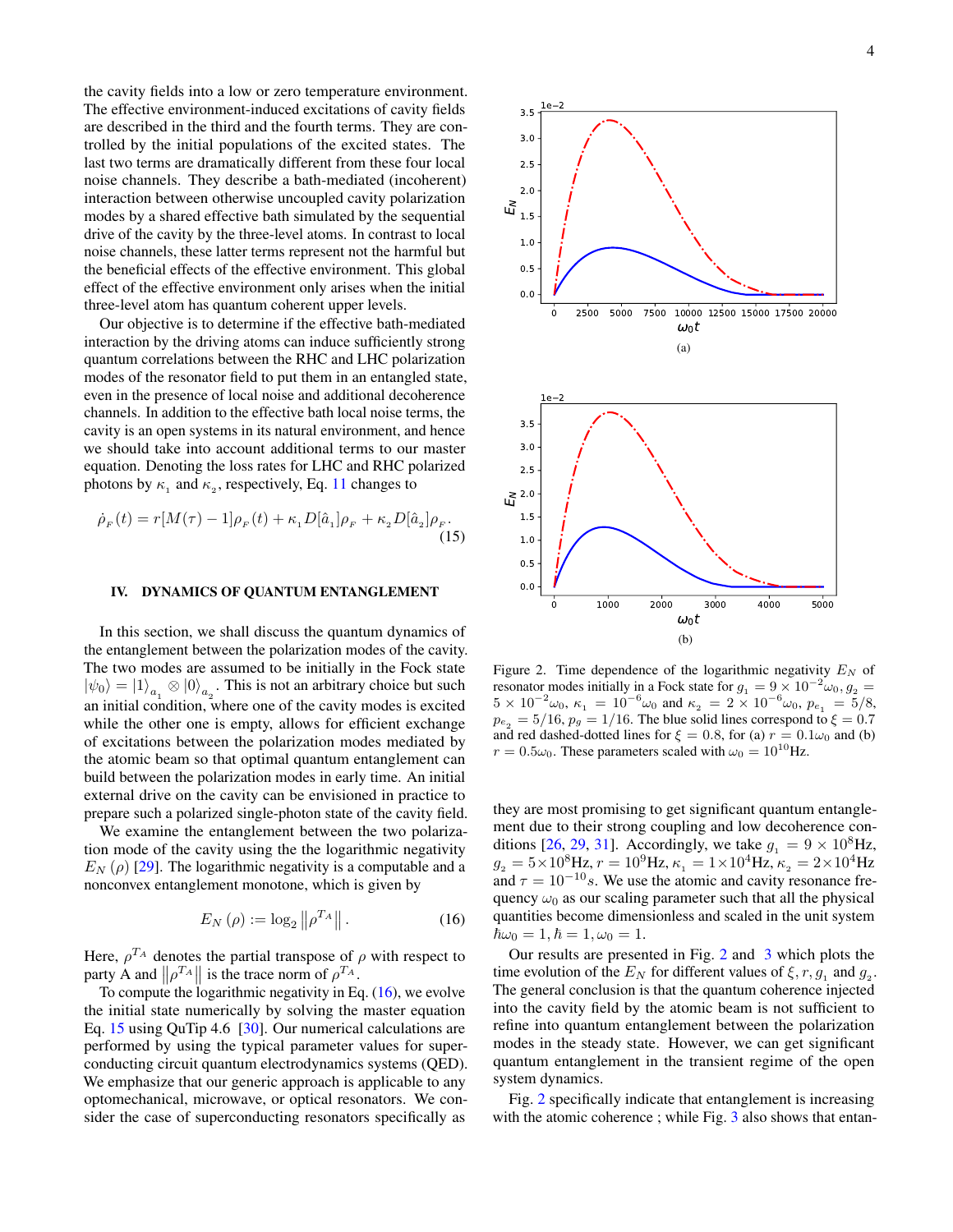

<span id="page-4-7"></span>Figure 3. Time dependence of  $E_N$  for  $\xi = 0.7$ . The blue solid lines correspond to *, r* =  $0.1\omega_0$  and red dashed-dotted lines for  $r = 0.5\omega_0$ . For (a)  $g_1 = g_2 = 5 \times 10^{-2} \omega_0$  and, (b)  $g_1 = g_2 = 9 \times 10^{-2} \omega_0$ . Other parameters are the same as Fig. [2.](#page-3-3) These parameters scaled with  $\omega_0$ .

glement is increasing with the atom-cavity coupling strength. Hence in designing the repeated interactions, one should prepare conditions to minimize the atomic dephasing ( $\xi \rightarrow 1$ for our case) and increase the atom-cavity interactions. In micromaser-type repeated interaction settings, the latter condition can be achieved by increasing the arrival rate of the atoms to the cavity region as shown in Fig. [2](#page-3-3) and [3](#page-4-7) .

In our present approach we take the maximum coherence in the upper doublet of three-level atoms and characterize the

effect of smaller values using the atomic dephasing parameter. An appealing possibility to increase the quantum coherence could be to use atomic clusters instead of single atom in the pump beam. This could allow for superradiance type of quadratic scaling in the strength of the effective bath mediated coupling of the polarization modes. We can expect faster and stronger entanglement of the cavity photons as a result of cooperative effort fo atoms in the clusters.

Fig. [2](#page-3-3) presents the case of non-equal cavity-atom coupling strengths. The bath mediated coupling is symmetric in  $g_1$ and  $g_2$  exchange, and proportional to the product  $\sim g_1 g_2$ . Accordingly, the entanglements reported in Figs. [2](#page-3-3) is consistent with the hierarchy  $g_1 > g_2$  $g_1 > g_2$  so,  $E_N$  in Fig. 2 lies in between *E<sup>N</sup>* of Figs. [3](#page-4-7) (a) and (b).

#### <span id="page-4-6"></span>V. CONCLUSION

We addressed the question of how to entangle two polarization modes of a micromaser cavity field. Our solution is based upon a generalization of the micromaser setting where a beam of atoms pumps an optical resonator. Our conception uses a pump beam of three-level atoms with quantum coherence in degenerate upper-level doublet. By deriving the micromaser master equation for such a pump-beam, we point out that the atomic beam acts as an effective, shared bath for cavity modes, and the bath-mediated coupling of the polarization modes is proportional to the atomic coherence. However, the atomic dephasing and cavity dissipation challenge the translation of atomic coherence to photonic entanglement. We tested our idea using the typical parameter values of superconducting transmission line resonators. The entanglement emerges in the transient regime but disappears in the steady-state. A possible improvement could be considering atomic clusters instead of a single three-level atom for scaling of coherence induced bath mediated coupling of polarization modes. We hope our proposal can inspire studies for scalable multi-mode photonic entanglement sources for diverse quantum technology applications.

#### ACKNOWLEDGMENT

The authors gratefully acknowledge Seyed Mahmoud Ashrafi, Muhammad Tahir Naseem, and Mohsen Izadyari for fruitful discussions. Ö .E. M. acknowledges support from TUBITAK Grant No. 120F230.

- <span id="page-4-0"></span>[1] M. A. Nielsen and I. Chuang, *Quantum computation and quantum information*, 1st ed. (Cambridge University Press, 2000).
- <span id="page-4-1"></span>[2] M. Li, M. Hua, M. Zhang, and F.-G. Deng, [New J. Phys.](https://doi.org/10.1088/1367-2630/ab2e1c) 21, [073025 \(2019\).](https://doi.org/10.1088/1367-2630/ab2e1c)
- <span id="page-4-2"></span>[3] T. Liu, T. Liu, Y. Zhang, B.-q. Guo, C.-s. Yu, and W.-n. Zhang, [Opt. Express, OE](https://doi.org/10.1364/OE.27.027168) 27, 27168 (2019), publisher: Optical Society of America.
- <span id="page-4-3"></span>[4] C.-P. Yang, Q.-P. Su, S.-B. Zheng, and F. Nori, [Phys. Rev. A](https://doi.org/10.1103/PhysRevA.93.042307) 93, [042307 \(2016\).](https://doi.org/10.1103/PhysRevA.93.042307)
- <span id="page-4-4"></span>[5] C.-P. Yang, Q.-P. Su, S.-B. Zheng, and S. Han, [Phys. Rev. A](https://doi.org/10.1103/PhysRevA.87.022320) 87, [022320 \(2013\).](https://doi.org/10.1103/PhysRevA.87.022320)
- <span id="page-4-5"></span>[6] C.-P. Yang, Q.-P. Su, and S. Han, [Phys. Rev. A](https://doi.org/10.1103/PhysRevA.86.022329) 86, 022329 [\(2012\).](https://doi.org/10.1103/PhysRevA.86.022329)